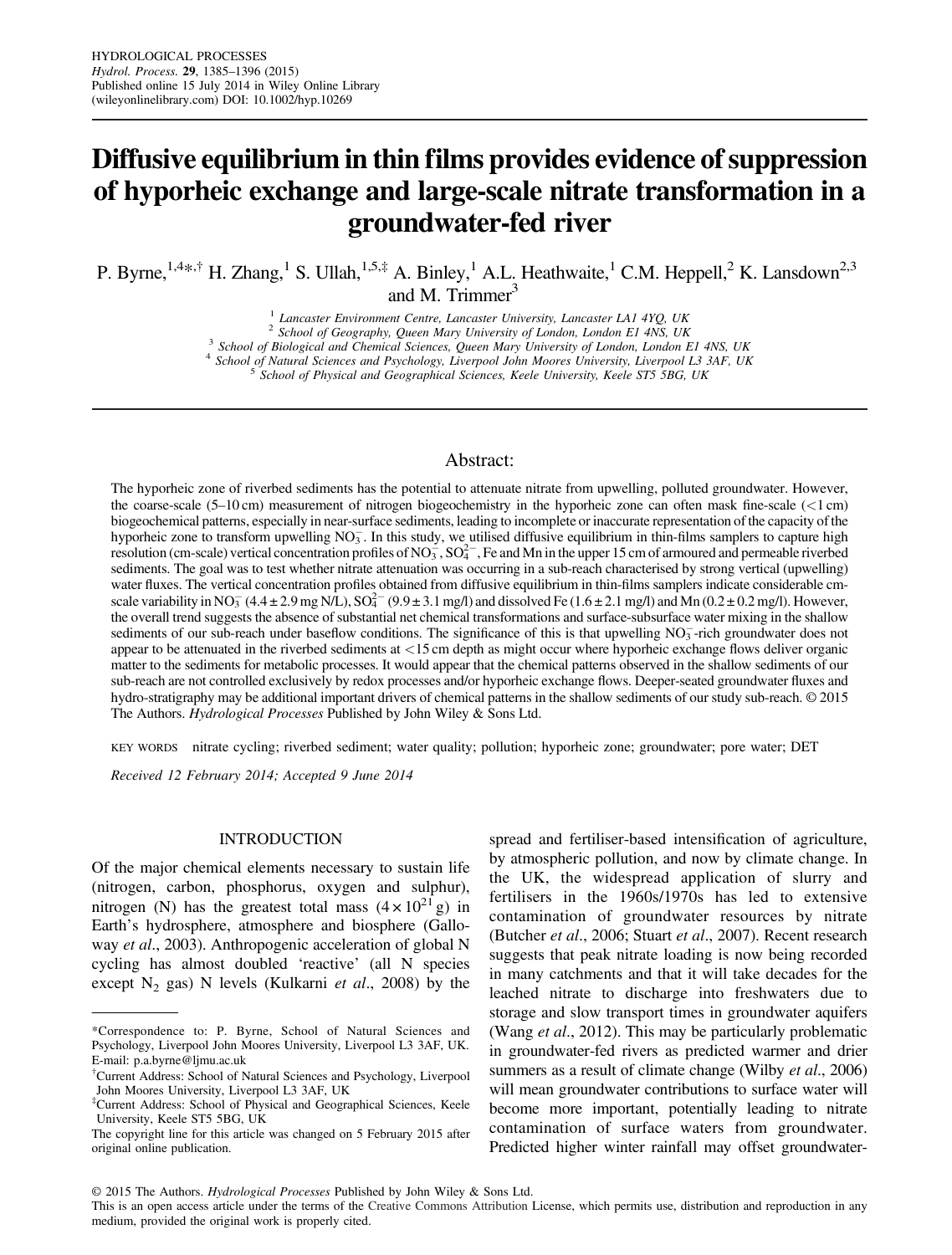sourced nitrate contamination by dilution during short-term storm events. However, extended periods of winter rainfall in groundwater-dominated catchments may enhance groundwater flux and nitrate transport to surface water thereby counteracting any potential improvement in water quality due to dilution. Too much reactive N in surface freshwaters has environmental, economic and human health implications. High levels of nitrite  $(NO<sub>2</sub><sup>-</sup>)$  and nitrate  $(NO<sub>3</sub><sup>-</sup>)$ can cause algal blooms and oxygen depletion (Burt et al., 2011), and stream acidification in catchments with poorly buffered soils (Curtis et al., 2005), all of which reduce biodiversity (Houghton *et al.*, 2011). The removal of  $NO<sub>3</sub>$ from drinking water costs the UK water industry approximately £58 million per year (DEFRA, 2006). Excess  $\mathrm{NO_3}^$ in drinking water can reduce the ability of the blood to carry oxygen (Bryan, 2006) and has been linked to increased risk of cancer (Yang et al., 2007).

In recent years, the potential of riverbed hyporheic sediments to attenuate  $NO_3^-$  from polluted groundwater has received much attention (Krause et al., 2009; Lansdown et al., 2014). The hyporheic zone is typically understood to be the region of groundwater-surface water mixing in riverbed sediments (Valett et al., 1993), although other definitions exist related to the ecological (Hancock et al., 2005; Boulton, 2007) and hydrogeological (White, 1993) significance of this zone. As the interface and zone of mixing of biogeochemically distinct water bodies, the hyporheic zone is often characterised by steep physical and chemical gradients where transport and transformation of chemical species occurs (Hill et al., 1998). Hyporheic exchange flows (HEF) generated by geomorphological features in the riverbed facilitate the dynamic flux of oxygen and organic matter in hyporheic sediments, which can create biogeochemical 'hotspots' in the streambed where  $NO<sub>3</sub>$ attenuation (and release) can occur (Rivett et al., 2008). However, measuring pore water chemistry in the hyporheic zone at scales relevant to N cycling presents a problem for most sampling methodologies. For example, standard multi-level pore water sampling techniques (Rivett et al., 2008) are only effective generally to within 10 cm of the riverbed surface providing very coarse measurements, which relate to a discrete sediment stratigraphy rather than a biogeochemical zone. Pore water sippers (Huettel, 1990) have greater spatial resolution but can modify the subsurface flow field by pumping leading to mixing of pore waters and surface waters (D'Andrea et al., 2002). In comparison, in situ passive sampling technologies such as diffusive equilibrium in thin films (DET) (Davison et al., 1991; Krom et al., 1994; Mortimer et al., 1998) and dialysis peepers (Doig and Liber, 2000) allow for high spatial resolution (down to mm-scale) analysis of important redox-sensitive parameters without modifying subsurface flow fields.

Dialysis peepers can be used to measure at a similar resolution to DET; however, DET gels are preferred over peepers as they equilibrate with solutes at a faster rate permitting shorter deployment times (Fones et al., 2011).

Wang et al. (2013) have estimated historical peak nitrate loading from the Penrith Sandstone has arrived in most parts of the River Eden catchment, north-west England. Several areas including parts of the River Leith sub-catchment will experience peak nitrate loading in the next 30–40 years highlighting the need to resolve spatial and temporal patterns in environmental risk associated with groundwater nitrate fluxes. In this study, we focus on a stretch of the River Leith that has been the subject of intensive research as a zone of dynamic ground-surface water exchange and N transformation. Reach-scale (200 m) observations of subsurface vertical and lateral water fluxes, together with riverbed geophysical surveys, have identified a sub-reach (50 m) preferential discharge location characterised by direct connectivity to the underlying sandstone aquifer (Binley et al., 2013) (see Supplementary Material 1). The concentrations of pore water anions (from 100 to 10 cm below the riverbed) in this sub-reach (including  $NO<sub>3</sub><sup>-</sup>$ ) are elevated with respect to the wider river reach, and show limited evidence of attenuation under baseflow conditions either by physical mixing or chemical transformation (Krause et al., 2009; Heppell et al., 2013; Ullah et al., 2013; Lansdown et al., 2014) (see Supplementary Material 2). In the absence of hydrological or chemical data for the upper 15 cm of sediments, Munz et al. (2011) demonstrated in modelling experiments that surface water infiltration into the sediments is unlikely to occur under baseflow conditions, thereby suppressing the potential for HEF to attenuate  $NO_3^-$  migration to surface water from the underlying aquifer. However, this hypothesis could not be verified with direct measurements under the previous experimental setup which utilised multi-level pore water samplers. The purpose of this research was to target this 'monitoring gap' using the technique of diffusive equilibrium in thin films to capture vertical chemical profiles of  $NO_3^-$  and redox-sensitive solutes at high spatial resolution. Our specific objectives were the following: (i) establish detailed vertical and longitudinal patterns of  $NO<sub>3</sub><sup>-</sup>$  and redox-sensitive solutes in the upper 15 cm of armoured riverbed sediments and (ii) identify if chemical transformation and/or subsurface-surface water mixing acts to attenuate upwelling  $NO<sub>3</sub><sup>-</sup>$ -rich groundwater.

#### **METHODS**

#### Study site

This investigation took place in a gaining reach of the River Leith, a tributary of the River Eden, Cumbria, England (Figure 1a). The River Leith catchment lies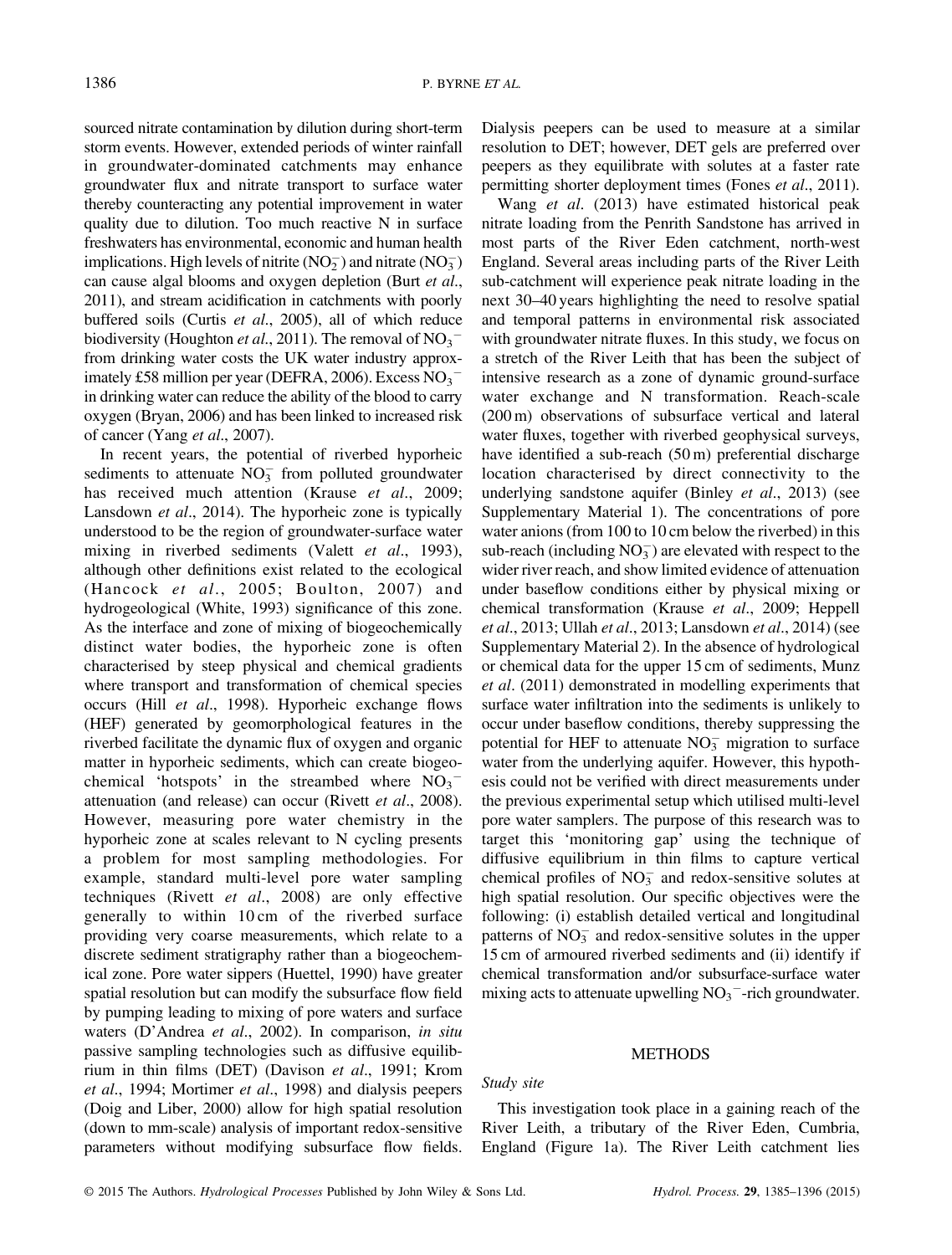

Figure 1. Maps showing (a) location of R. Leith in Cumbria, northern England, (b) location of study site within the R. Leith catchment and (c) riverbed elevation and pore water (diffusive equilibrium in thin films and multi-level sampler) sample sites within the study reach. Sample sites and labels are the same as those presented in Binley et al. (2013); Heppell et al. (2013) and Byrne et al. (2013)

primarily on Permo-Triassic Sandstone overlain by glacio-fluvial sediments to a depth (in the riverbed) of approximately 50 cm (Kaeser et al., 2009). Previous research as part of a parent project investigating hyporheic exchange and N transformations in the hyporheic zone (NERC Reference: NE/F006063/1) focussed on a 200 m reach set in a narrow floodplain

comprising agricultural and pastoral landscape. Surface water nitrate concentrations are typically 2 mg N/L under baseflow conditions (Heppell et al., 2013). A 50 m subreach (without tributaries) transitioning from a riffle to a pool environment was chosen for more intensive subsurface investigations described here (Figure 1b). This sub-reach has been identified as a zone of locally elevated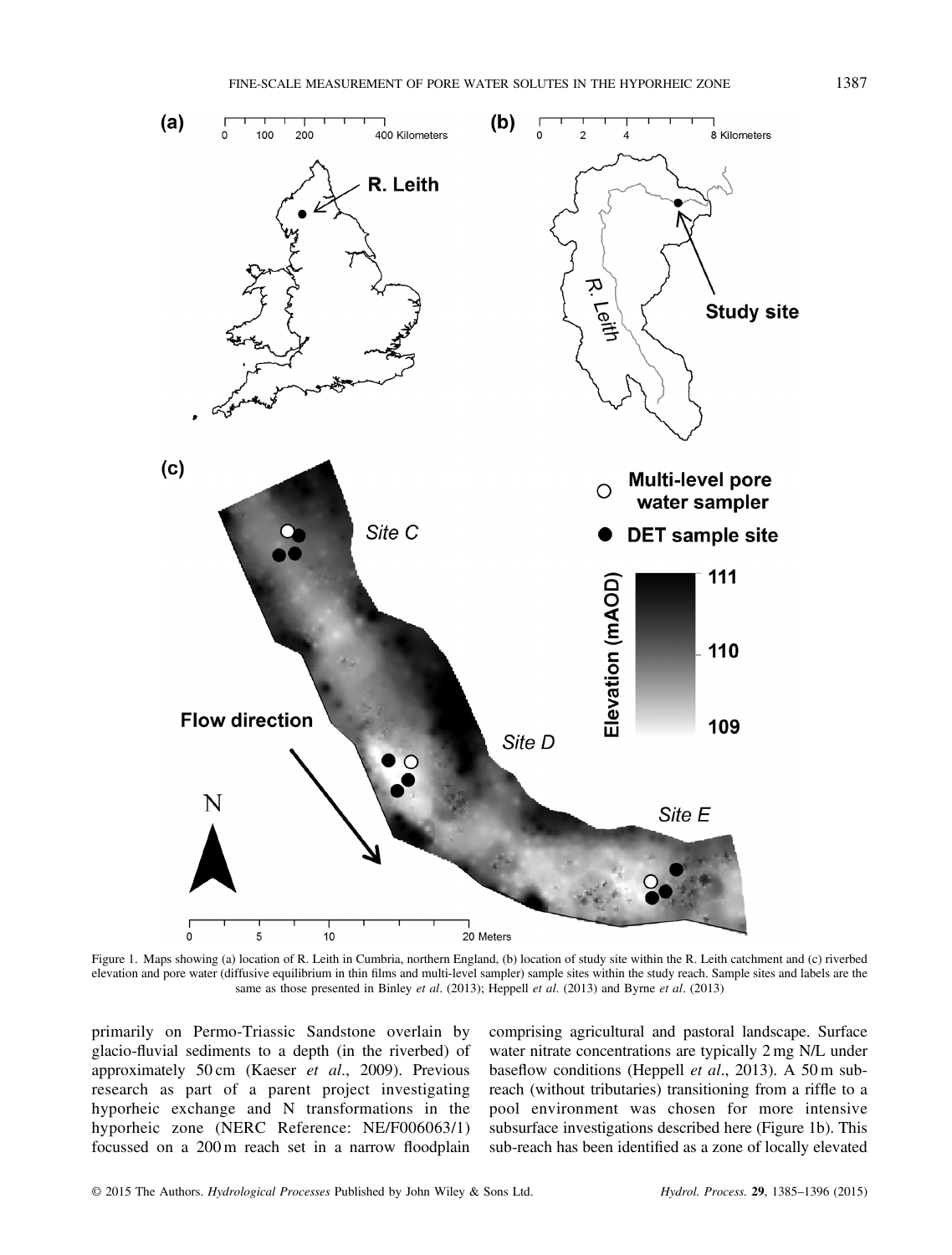vertical (upwelling) flux (Binley et al., 2013). Furthermore, pore water chemical profiles (from 100 to 10 cm depth) have identified locally elevated pore water solutes (6.2–7.4 mg N/L) associated with the zone of enhanced upwelling with no evidence of attenuation by physical mixing (Binley et al., 2013; Heppell et al., 2013).

## Experimental design

The technique of DET (Davison et al., 1991) was used to obtain concentration profiles of redox-sensitive parameters  $(NO<sub>3</sub><sup>-</sup>, SO<sub>4</sub><sup>2</sup><sup>-</sup>, dissolved Fe and Mn) from the upper 15 cm of$ the riverbed. DET samplers equilibrate with the pore water chemistry and are used here to provide concentration profiles at cm-scale. DET technology has been successfully applied in a range of 'soft' sediment environments including peatlands, lakes, estuaries and coasts (Davison et al., 1991, 1994; Zhang and Davison, 1995; Mortimer et al., 1998; Bottrell et al., 2007). Readers are referred to Ullah et al. (2012) for more detailed information on DET gel preparation. A previously described protective stainless steel cover (Ullah et al., 2012) was utilised in this study to allow the deployment of DET in the armoured riverbed sediments. DET sample sites were established along the sub-reach to allow measurement of shallow sediment pore water chemistry along the length of the anomalous hydrological and chemical zone. Three probes were deployed in a riffle environment (site C) at the upstream end of the sub-reach (Figure 1c). Six further probes were deployed in pool environments (three at site D and three at site E).

# Field deployment and retrieval of diffusive equilibrium in thin-films probes

Diffusive equilibrium in thin-films probes were deployed on one occasion in September 2011 towards the end of the summer baseflow period. Deployment of DET probes in the armoured riverbed was achieved by first driving a stainless steel drive point into the sediments to a depth of 15 cm. The DET probe in the stainless steel holder was then inserted next to the drive point, which was then carefully removed allowing the sediment to collapse around the probe. The probes were allowed to equilibrate with the sediment pore waters for 72 h before retrieval to allow equilibrium between the gel and the sediment pore water (Mortimer et al., 1998).

Baseflow conditions were stable in the river over the 72 h period during which time a mean discharge of  $0.69 \text{ m}^3/\text{s}$  was measured at the Environment Agency Cliburn weir (N54:37:03; W2:38:23), approximately 200 m downstream of the study reach. Once removed, the probes were placed in zip-lock bags and stored on ice to minimise potential diffusion in the gel. Probes were then transferred to the laboratory and the gel slicing and extraction processes started within 2 h of retrieval.

# Measurement of vertical flux and multi-level sampler (coarse-scale) pore water chemistry

The DET probes were deployed as close as possible to an existing network of nested channel piezometers installed to allow contiguous measurement of subsurface water flux and coarse-scale pore water chemistry (Figure 1c). Readers are referred to Binley *et al.* (2013); Heppell *et al.* (2013) and Byrne *et al.* (2013) for more detailed information on the design of the piezometer network and the measurement of subsurface water flux and pore water chemistry. In-channel piezometers were screened at 20, 50 and 100 cm below the riverbed. Vertical hydraulic gradients were measured upon retrieval of the DET probes and calculated by *dh/dl*, with *dh* being the elevation difference between local stream and piezometer water level, and dl being the distance between the mid-screen depth of the piezometer and the riverbed surface. Vertical flux was calculated using Darcy's Law as  $q_v = K^*$  *dh/dl*, where K is the hydraulic conductivity calculated from slug tests in the same piezometers used to compute hydraulic gradients (Binley et al., 2013).

Each 100 cm piezometer was fitted with multi-level pore water samplers at 10, 20, 30, 50 and 100 cm depths. Pore water samples were extracted at the time of DET probe retrieval using a syringe and flexible plastic tubing. Sampling lines and syringes were flushed with pore water before collection of samples. A sample of surface water near the piezometers was taken at the same time as pore water samples. All samples were filtered (0.45 μm surfactant-free cellulose acetate membrane) in the field. Samples for anion  $(NO_3^-$  and  $SO_4^{2-})$  analysis were collected in polycarbonate bottles. Sample bottles were rinsed with pore water three times before filling completely with sample to avoid the presence of air pockets. Samples for metal analysis (Fe and Mn) were collected in pre-rinsed (Milli-Q water) polypropylene tubes and acidified (2%) with concentrated HCl. All samples were transferred on ice to the laboratory within 2 h of collection and analysed within 24 h of collection. One travel blank and two filter blanks were used for all analytes.

# Laboratory processing of diffusive equilibrium in thin-films gels and multi-level pore water samples

Diffusive equilibrium in thin-films gels were sliced into 1 cm sections using a Teflon-coated razor blade. The DET slices were then transferred to 1.5 ml vials and 1 ml Milli-Q water was added to each vial. The samples were then placed on frozen ice packs and shaken overnight on a reciprocating shaker to allow back equilibration of  $NO_3^$ and  $SO_4^2$  in the gel with the Milli-Q water. After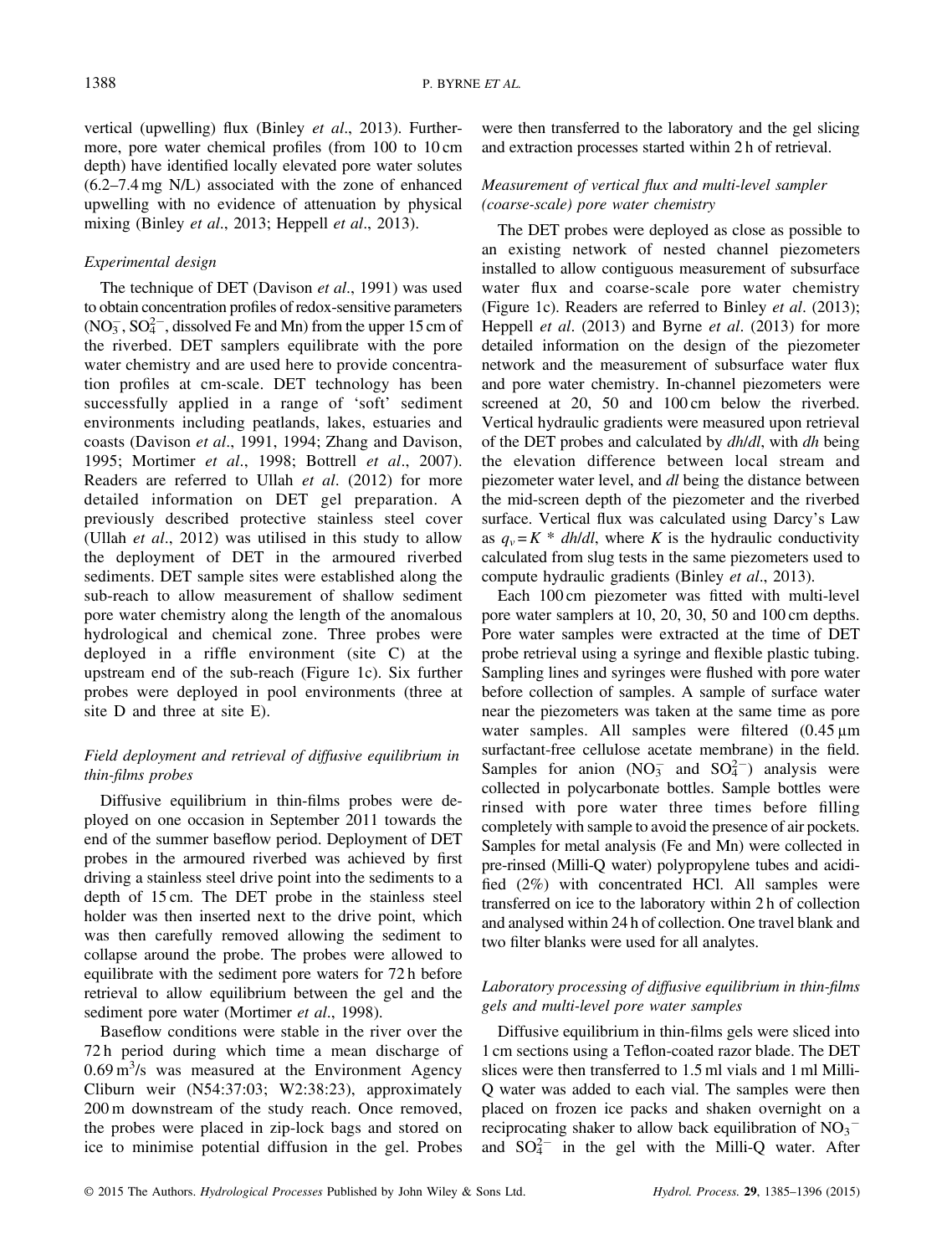shaking, the gels were transferred to another set of 1.5 ml vials for Fe and Mn extraction. Samples for  $NO<sub>3</sub><sup>-</sup>$  and  $SO_4^{2-}$  analysis (DET and standard pore water samples) were analysed by ion chromatography (DIONEX) within 48 h of retrieval. The limit of detection based on 14 blank samples was 0.07 mg N/L and 0.69 mg S/L. The analytical accuracy of repeat control samples was  $\pm 6.2\%$ for  $NO_3^-$  and  $\pm 5.1\%$  for  $SO_4^{2-}$ . Gel slices for Fe and Mn extraction were eluted with 1 ml of 1M HCl and shaken overnight on a reciprocal shaker. The extracts (and standard pore water samples) were then analysed by ICP-MS (Thermo X series). The limits of detection were 0.09 μg/l Fe and 0.03 μg/l Mn. The analytical accuracy of repeat control samples was  $\pm 3.2\%$  for Fe and  $\pm 3.6\%$  for Mn. Samples from the initial Milli-Q extraction were analysed for Fe and Mn to verify there was no loss of these solutes in this extraction phase – both Fe and Mn tested below detection limits. The fidelity of DET measurements of solute gradients in pore waters has been examined in detail (Harper *et al.*, 1997). Prior to slicing the gel, solutes will diffuse from high to low concentrations and so narrow maxima (1–2 mm) in concentrations will be slightly under estimated when gels are divided. However, with the relatively coarse slicing resolution of 1 cm, where only 1–2 cm wide maxima can be identified, relaxation effects are greatly diminished, especially as probes were transported on ice.

#### Statistical data analysis

Analysis of variance (ANOVA) was used to test for significant differences in vertical flux and pore water solutes (DET and standard pore water samplers) between sample locations and depths. The environmental data failed the normality assumptions for parametric analysis (Kolmogorov-Smirnov test) even after transformation; therefore, the non-parametric Kruskal-Wallis one-way analysis of variance test and the Mann–Whitney U-test were used to test for differences between sample locations and depths. All statistical calculations were performed in the program PASW Statistics 18.

#### RESULTS

#### Longitudinal and vertical trends in fine-scale pore water chemistry

Solute concentration profiles of shallow sediments (0–15 cm) within the experimental sub-reach are illustrated in Figure 2 and summarised in Table I. Probe three from site C (black circles) illustrates data from 1 to 11 cm only as the DET gel was damaged during retrieval from the sediments. The vertical DET  $NO<sub>3</sub><sup>-</sup>$  concentration profiles exhibited a degree of variability both within and between

sample sites. At site C,  $NO<sub>3</sub><sup>-</sup>$  profiles were generally invariable with depth (Table I); an exception to this linear trend being probe 3 (black circles), which showed high variability from the aggregated mean (5.7 mg N/L) with two maxima of 9.3 and 8.7 mg N/L at 1 and 8 cm depths, respectively (Figure 2a). Site D showed the most within site variability of the study sites for  $NO<sub>3</sub>$ ; however, this was superimposed on a generally consistent linear trend for individual probes (Figure 2b). Mean  $NO_3^-$  at site D was 5 mg N/L with two maxima of 7.3 and 7.4 mg N/L at 10 and 15 cm depths, respectively. Site E exhibited the least within site variability in  $NO<sub>3</sub><sup>-</sup>$  concentrations with mean concentrations of 2.6 mg N/L. Concentrations of  $SO_4^{2-}$  in the sediment pore waters were higher than  $NO<sub>3</sub><sup>-</sup>$  and generally exhibited more within site variability than  $NO_3^-$ . Sites C and D exhibited high variability in  $SO_4^{2-}$ concentrations over the 15 cm probe depth, ranging from 4.7 to 17.9 mg S/L and 3.1 to 20.8 mg S/L, respectively. Site E showed the least within site variability in  $NO_3^-$  and  $SO_4^{2-}$  concentrations (Figure 2c) with mean concentrations of 2.6 mg N/L and 9.17 mg S/L. Mean site values indicate a trend of decreasing  $NO_3^-$  and  $SO_4^{2-}$  concentrations in the shallow sediments from sites C to E (Table I). The distinctiveness of  $NO_3^-$  concentrations between sites is confirmed by Mann–Whitney U-tests, which show that concentrations are significantly different ( $p \le 0.01$ ) between sample sites. Although mean  $SO_4^{2-}$  concentrations decrease from sites C to E (Table I), the within site variability of the  $SO_4^{2-}$  data results in a significant difference ( $p \le 0.05$ ) only between sites C and E.

Mean dissolved Fe and Mn concentrations at site C were 1.86 and 0.05 mg/l, respectively. The vertical concentration profiles of Fe and Mn at site C were generally invariable with the exception of probe 3 (black circles) (Figure 2a), which exhibited high dissolved Fe (11.3 mg/l) and Mn (0.18 mg/l) concentrations at the sediment-water interface. Two smaller Fe and Mn maxima occurred at 7 and 10 cm depths, respectively. Dissolved Fe and Mn at sites D and E showed a generally similar vertical trend (Figure 2b and c) although mean concentrations at site E (2.68 mg/l Fe and 0.53 mg/l Mn) were higher than at site D (1.09 mg/l Fe and 0.11 mg/l Mn) (Table I). The vertical profile was almost parabolic in shape with elevated concentrations in the upper 1–5 cm, a steep decrease to relatively consistent concentrations from 6 to 10 cm and an increase in concentrations from 11 to 15 cm. For both dissolved metals and at both sites, the maximum concentration occurred at 15 cm depth. The highest dissolved Fe (12.18 mg/l) and Mn (1.99 mg/l) concentrations across all three sample sites were recorded at 15 cm depth at site E (probe 1, open circles). A spatial trend contrary to that of  $NO_3^-$  and  $SO_4^{2-}$  was observed for dissolved Fe and Mn. Generally, mean dissolved Fe and Mn concentrations increased from sites C to E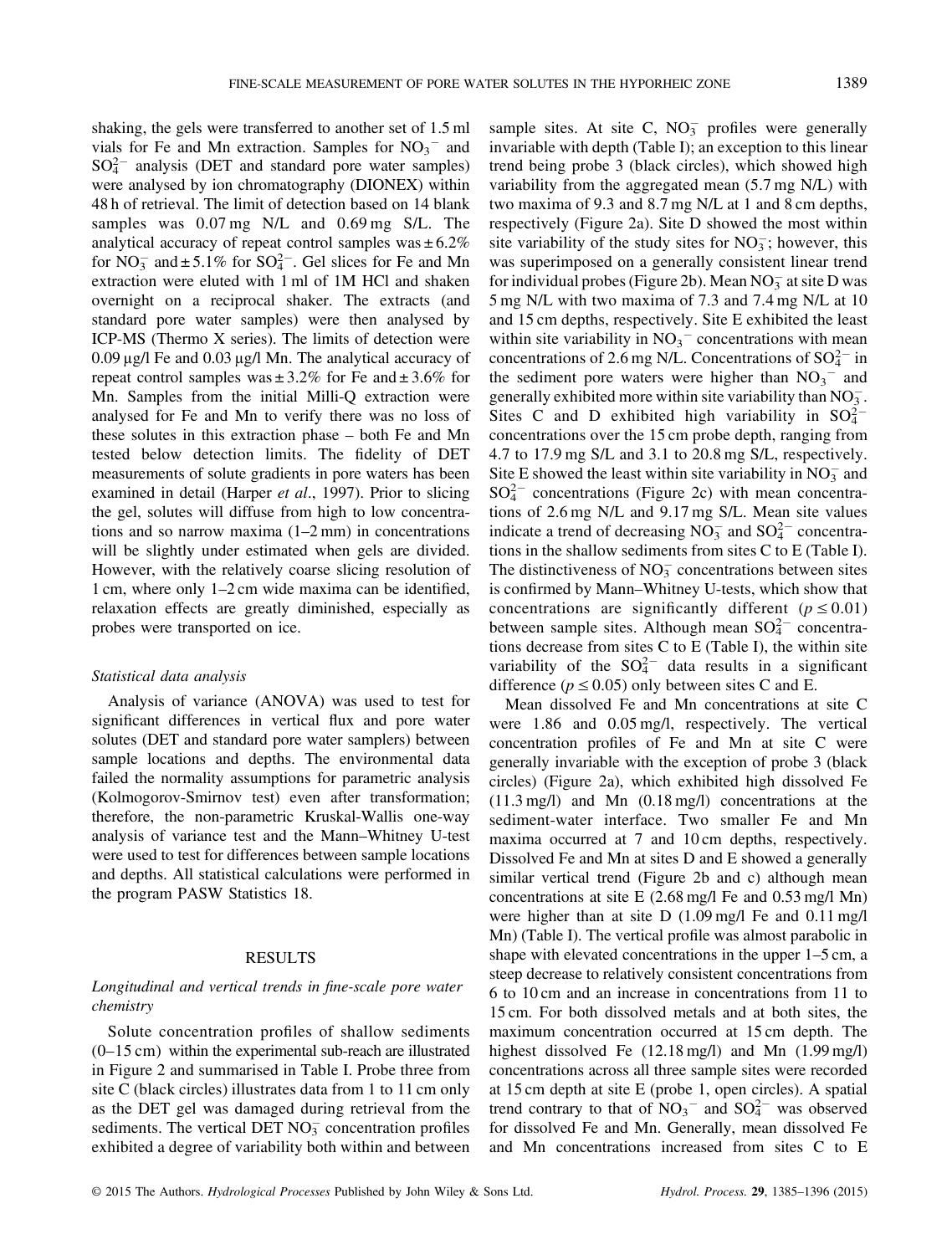

Figure 2. Diffusive equilibrium in thin-films solute concentration profiles for sites (a) C, (b) D and (c) E. Three probes were deployed at each sample site. For Fe and Mn, the abscissa scale differs at each site in order to demonstrate the variability in solute concentrations observed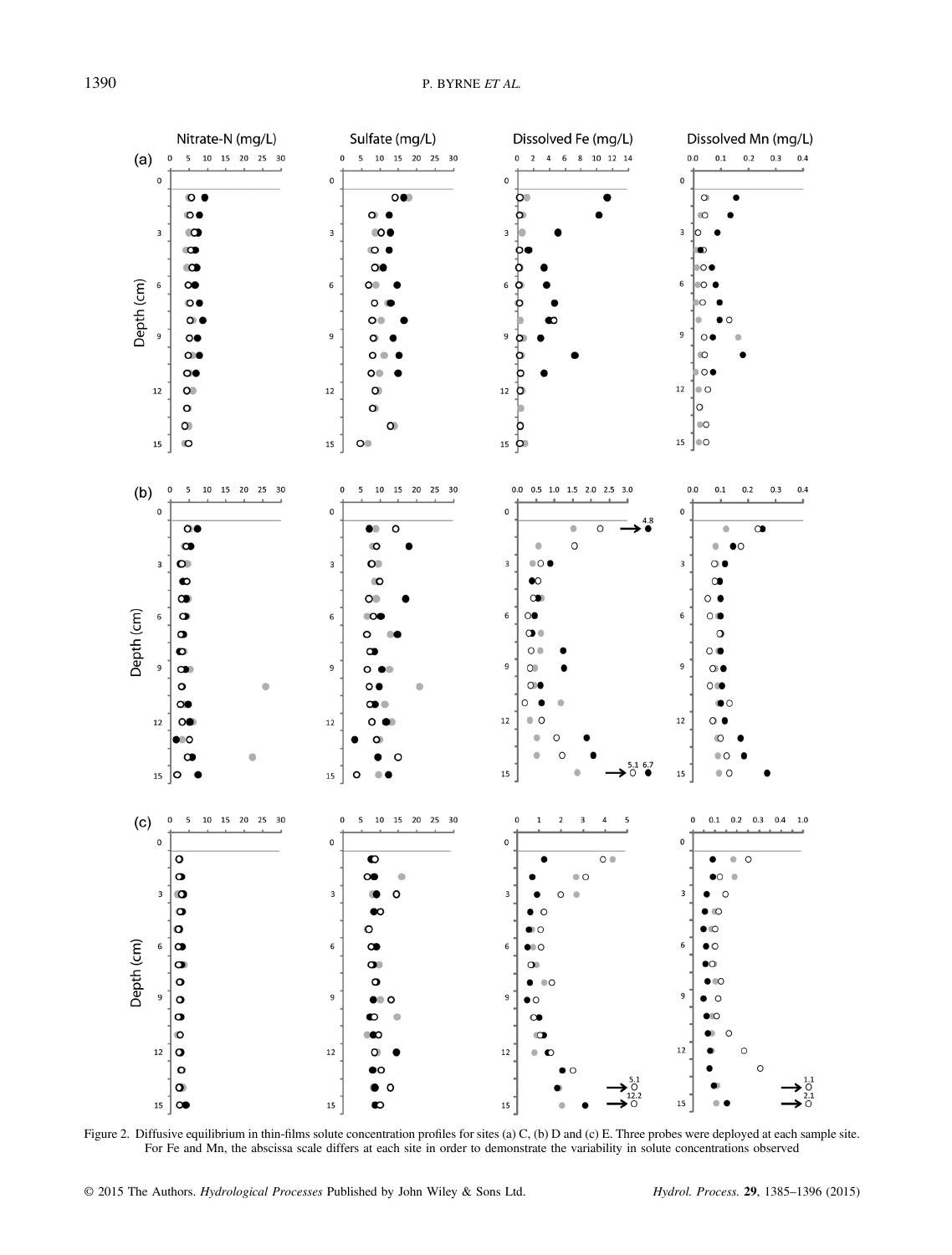Table I. Mean (with standard deviation) concentrations (mg/l) of redox-sensitive parameters from diffusive equilibrium in thinfilms probes in the study reach and at sites C, D and E

|                                     | Nitrate-N                                                                | Sulfate-S                                                                 | Fe                                                                       | Mn                                                                       |
|-------------------------------------|--------------------------------------------------------------------------|---------------------------------------------------------------------------|--------------------------------------------------------------------------|--------------------------------------------------------------------------|
| Reach<br>Site C<br>Site D<br>Site E | $4.39 \pm 2.99$<br>$5.70 \pm 1.31$<br>$4.96 \pm 1.42$<br>$2.56 \pm 0.71$ | $9.94 \pm 3.10$<br>$10.64 \pm 3.14$<br>$9.98 \pm 3.65$<br>$9.17 \pm 2.43$ | $1.57 \pm 2.11$<br>$1.86 \pm 2.81$<br>$1.09 \pm 1.32$<br>$2.68 \pm 2.57$ | $0.15 \pm 0.19$<br>$0.05 \pm 0.04$<br>$0.11 \pm 0.11$<br>$0.53 \pm 0.50$ |
|                                     |                                                                          |                                                                           |                                                                          |                                                                          |

(Table I); the exception being Fe at site C, which was influenced by the high variability in probe 3 (black circles). Mann–Whitney U-tests of significance show dissolved Mn was significantly different ( $p \le 0.01$ ) between samples sites. Dissolved Fe was generally significantly different ( $p \le 0.01$ ) between sample sites (except between sites C and D).

# Longitudinal and vertical trends in vertical flux and coarse-scale (multi-level sampler) pore water chemistry

Vertical flux calculations derived from saturated hydraulic conductivity measurements and vertical hydraulic gradient measurements taken at the same time as DET probe retrieval are illustrated in Figure 3 alongside summary data for baseflow periods (July to September) collected as part of the parent project in 2009 and 2010. These data demonstrate a longitudinal trend in vertical flux measured at 100 cm; flux decreases in the downstream direction from sites C to E. Although no significant difference in vertical flux was observed between samples sites for aggregated depth data, flux at site C was significantly greater ( $p \le 0.05$ ) than flux at site E. A significant ( $p \le 0.05$ ) increase in vertical flux occurred in the sediments above 100 cm (20 and 50 cm) at sites C and E whereas the vertical flux profile was more uniform with depth at site D.

Measurements of surface water and pore water solutes obtained from the multi-level samplers and at the same time as DET probe retrieval are also presented in Figure 3 alongside summary data for baseflow periods (July to September) in 2009 and 2010. Table II presents a summary of observed coarse-scale pore water  $NO<sub>3</sub><sup>-</sup>$  and  $SO_4^{2-}$  concentrations and a comparison with DET-derived values. Pore water  $NO<sub>3</sub><sup>-</sup>$  concentrations were significantly greater ( $p \le 0.01$ ) than surface water concentrations at all three sample sites; the reverse relationship ( $p \le 0.01$ ) was observed for the  $SO_4^{2-}$  data. Pore water  $NO_3^$ exhibited a significant ( $p \le 0.01$ ) decrease in concentration from sites C to E. At sites C and E, the  $NO<sub>3</sub>$ concentration profile was relatively stable between 10 and 100 cm depths; whereas, at site D, pore water  $NO<sub>3</sub><sup>-</sup>$  gradually decreased in concentration towards the riverbed surface; although values were similar at 10 and 20 cm. Pore water  $SO_4^{2-}$  concentrations were not

significantly different between sample depths at individual sites and also between sites.

#### DISCUSSION

## Vertical concentration profiles of  $NO_3^-$  and redox-sensitive parameters

Nitrogen transformation in the hyporheic zone has been shown to be controlled by infiltrating surface water that delivers oxygen and organic matter for metabolic processes; typically  $NO<sub>3</sub><sup>-</sup>$  production occurs where oxygenated surface water enters the riverbed and  $NO<sub>3</sub><sup>-</sup>$  consumption occurs farther along the flow path when oxygen has been respired (Zarnetske et al., 2011). In the present study, most of the DET probes showed variability in solute concentrations with depth; however, this variability did not conform to the archetypal biogeochemical zones that represent the degradation of organic matter using successively less energy-efficient terminal electron accepting processes. Instead, the DET probes exhibited cm-scale changes in solute concentrations which suggests the absence of largescale attenuation of  $NO_3^-$  from upwelling groundwater in our sub-reach. Extensive investigations of 'soft' riverine, lacustrine and marine sediments using DET technology have revealed similar, highly localised micro-scale changes in solute concentrations (Fones et al., 1998; Docekalova et al., 2002; Mortimer et al., 2002).

The  $NO<sub>3</sub><sup>-</sup>$  concentration profiles from the DET probes suggest surface water infiltration into the riverbed sediments was not significant during the study period. If surface water infiltration is significant, we would expect to see strong vertical concentration gradients due to the difference in groundwater and surface water  $NO<sub>3</sub>$ concentrations. In addition, several studies utilising conservative tracers (Binley et al., 2013; Byrne et al., 2013; Heppell et al., 2013) and numerical groundwater modelling (Munz *et al.*, 2011) have demonstrated groundwater-surface water mixing is unlikely to be occurring below 5 cm sediment depth in our sub-reach, at least under baseflow conditions. This suggests that the observed cm-scale variability in nitrate concentrations occurs at depths greater than surface water infiltration. Krause et al. (2009) observed similar variability in nitrate concentrations in deeper sediments (20–40 cm) of the same sub-reach. This suggests that nitrogen transformation in this sub-reach may be temporally removed from surface water infiltration under baseflow conditions. Instead, nitrogen transformation may be related to the temporary expansion of the hyporheic zone during high flow events and to the delivery of organic matter and oxygen to deeper sediments during these times (Byrne et al., 2013).

Nitrate concentrations increased above 5 cm sediment depth in probe 3 (black circles) at site C. This could be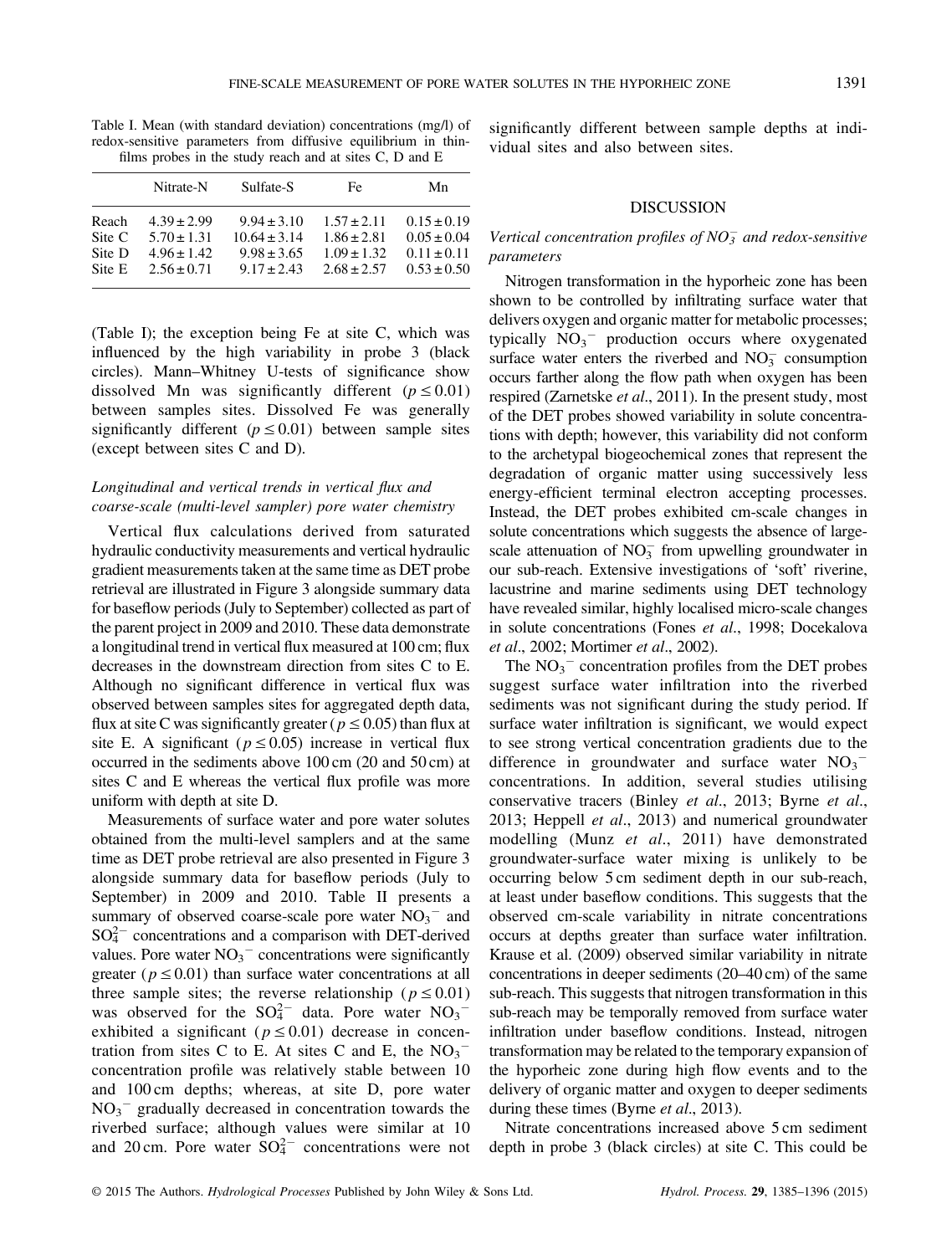

Figure 3. Vertical flux and pore water solute  $(NO<sub>3</sub><sup>-</sup>, SO<sub>4</sub><sup>2–</sup>)$  concentrations for sites (a) C, (b) D and (c) E. Triangles represent values recorded at the same time as retrieval of diffusive equilibrium in thin-films probes in September 2011. Mean values with standard deviations are presented for samples collected during summer baseflow periods (July to September) in 2009 and 2010. SW = surface water

related to down welling surface water, mineralisation of nitrogen derived from the dieback of Bur-reeds (Sparganium spp.) (Ullah et al., 2012, 2013), and subsequent nitrification (Mortimer et al., 2002). Of the three sample sites investigated, site C (riffle) is the most likely to experience HEF as a result of pumping exchange (Boano et al., 2008) and/or changes in the hydrostatic head gradient across the riffle (Wondzell et al., 2009). If the upper 5 cm is indeed an oxygenated zone, it is curious then why we see a concomitant increase, rather than decrease, in the concentration of the dissolved metals. It may be that elevated Fe and Mn at the same location may not simply represent reduced forms, but may be more reflective of oxidised colloidal complexes that are able to pass through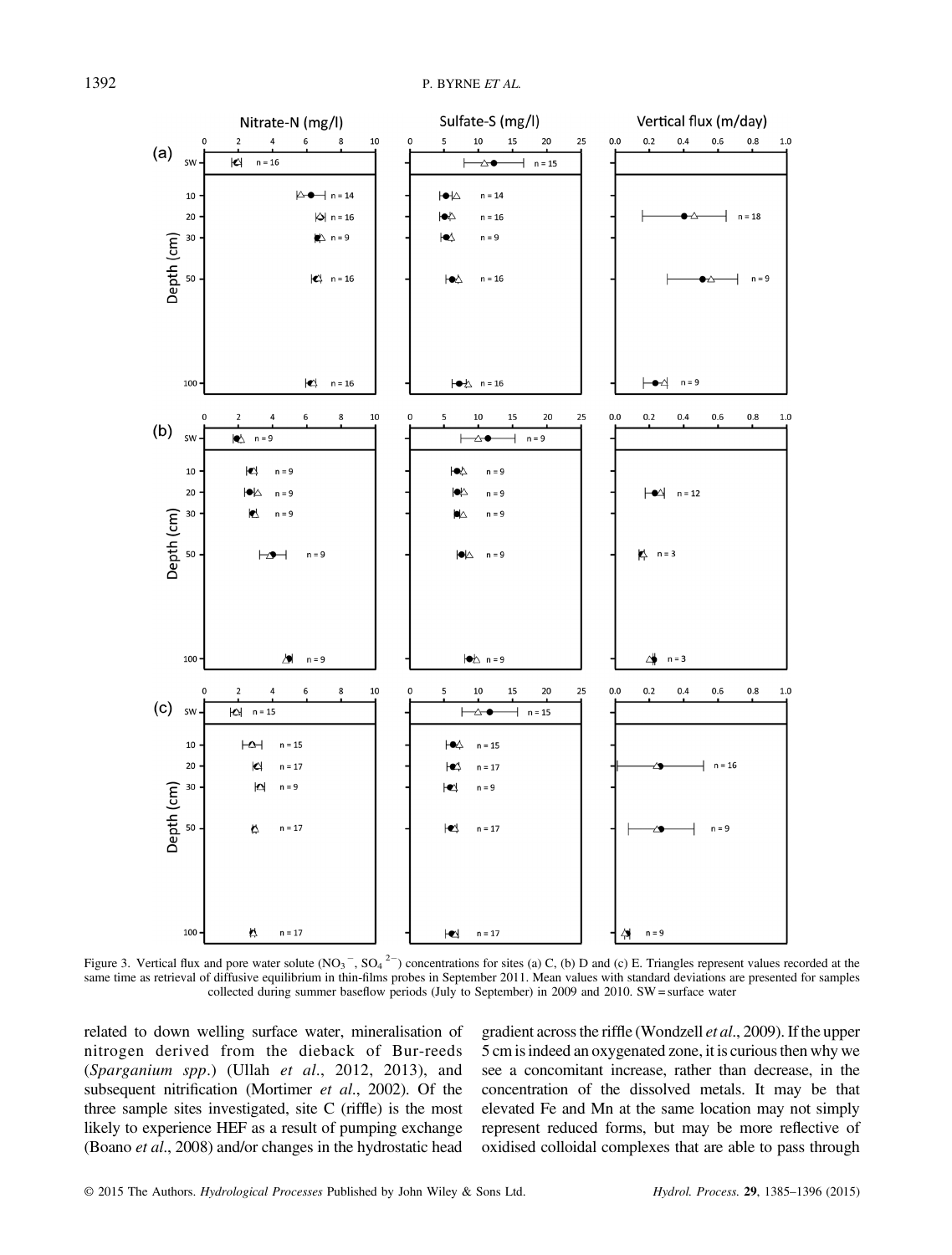| Depth (cm)                    | Site C          |                       | Site D              |                        | Site E              |                       |  |  |  |
|-------------------------------|-----------------|-----------------------|---------------------|------------------------|---------------------|-----------------------|--|--|--|
|                               | NO <sub>3</sub> | $SO_4^2$ <sup>-</sup> | $NO_3$ <sup>-</sup> | $SO_4^2$ <sup>-1</sup> | $NO_3$ <sup>-</sup> | $SO_4^2$ <sup>-</sup> |  |  |  |
| Surface water $(n=15, 9, 16)$ | $1.94 \pm 0.31$ | $11.8 \pm 4.32$       | $1.77 \pm 0.26$     | $12.46 \pm 4.71$       | $1.93 \pm 0.32$     | $11.8 \pm 4.44$       |  |  |  |
| DET $1 - 15$                  | $5.70 \pm 1.31$ | $10.64 \pm 3.14$      | $4.96 \pm 1.42$     | $9.98 \pm 3.65$        | $2.56 \pm 0.71$     | $9.17 \pm 2.43$       |  |  |  |
| MLS 10 $(n=14, 9, 15)$        | $6.29 \pm 0.90$ | $7.53 \pm 0.92$       | $2.62 \pm 0.30$     | $4.86 \pm 1.03$        | $2.88 \pm 0.63$     | $6.00 \pm 1.10$       |  |  |  |
| MLS 20 $(n=16, 9, 17)$        | $6.97 \pm 0.31$ | $7.58 \pm 0.75$       | $2.54 \pm 0.30$     | $4.67 \pm 0.82$        | $3.27 \pm 0.34$     | $5.98 \pm 0.90$       |  |  |  |
| MLS 30 $(n=9, 9, 9)$          | $6.71 \pm 0.15$ | $7.32 \pm 0.47$       | $2.96 \pm 0.27$     | $4.91 \pm 0.96$        | $3.44 \pm 0.37$     | $5.56 \pm 1.02$       |  |  |  |
| MLS 50 $(n=16, 9, 17)$        | $6.72 \pm 0.34$ | $7.63 \pm 0.73$       | $4.12 \pm 0.82$     | $5.83 \pm 1.09$        | $2.97 + 0.18$       | $5.68 \pm 0.93$       |  |  |  |
| MLS 100 $(n=16, 9, 17)$       | $6.63 \pm 0.33$ | $7.64 \pm 0.80$       | $4.73 \pm 0.23$     | $6.97 \pm 1.12$        | $2.93 \pm 0.19$     | $5.80 \pm 1.00$       |  |  |  |

Table II. Mean (with standard deviation) solute concentrations (mg/l) from diffusive equilibrium in thin films (shaded) and multi-level samplers

DET, diffusive equilibrium in thin films; MLS, multi-level samplers.

DET values are mean concentrations from  $1-15$  cm.  $n =$  number of samples from sites C, D and E, respectively.

the membrane filter and gel (Ahmed et al., 2010). However, we believe that the true cause of this artefact is disturbance to the gel during deployment (the gel strip was squashed meaning division into discrete cm bands was difficult), which may have affected the volume and hence final concentration of the sliced gel strips. This artefact aside, it is clear from the low concentration gradients from the other DET probes that no large-scale changes (losses or gains) of  $NO<sub>3</sub><sup>-</sup>$  are occurring in the shallow sediments, ensuring that elevated groundwater  $NO_3$ <sup>-</sup> is transported to the surface water.

An interesting and consistent trend in vertical chemical profiles occurred for Fe and Mn at sites D and E. The vertical profile at these sites was parabolic in shape with elevated concentrations from 1–5 and 10–15 cm. In this pool section of the sub-reach where HEF is less likely to occur (Binley et al., 2013), elevated Fe and Mn in the upper 5 cm may be related to the accumulation of leaf litter and other organic matter. At the time of the DET experiments in mid-September, the river was still in baseflow conditions; however, organic matter had begun to accumulate in the pool (sites D and E) because of the dieback of extensive channel margin Bur-reeds (Sparganium spp.) and leaf fall from bank-side trees. The surface peak in Fe and Mn could have resulted from the metals being major electron acceptors for the decomposition of this organic matter (Davison et al., 1991; Zhang et al., 1999). Leaf litter accumulation on the streambed can also modify channel hydraulic properties (Argerich et al., 2011) leading to increases in water residence times, which extend contact times between solutes and stream microbial communities (Haggard and Storm, 2003; Argerich et al., 2008). Calculations of water residence times at 20 cm depth based on Darcy-derived vertical flux do indeed suggest higher water residence times at sites D and E. The combination of the increase in water residence times and input of organic matter could create conditions favourable for anaerobic microbial metabolism resulting in Fe and Mn reduction (Fones *et al.*, 1998). It is interesting then why we do not see

evidence for denitrification in the upper sediments, given bacterial  $NO<sub>3</sub><sup>-</sup>$  reduction is energetically more favourable than Fe or Mn reduction. We suggest that denitrification is probably occurring but that the resultant changes in nitrate concentration are of the order of ng/l or μg/l; these are difficult to observe when the background  $NO<sub>3</sub><sup>-</sup>$  concentrations are mg/l. In contrast, the Fe and Mn background concentrations are generally ng/l or μg/l so it is possible to detect smaller concentration changes resulting from bacterial activity. Of course, reduction of all three electron acceptors  $(NO<sub>3</sub><sup>-</sup>, Fe and Mn) could appear to occur$ together, especially in heterogeneous systems such as riverbed sediments where micro-niche activity is likely to be important (Stockdale et al., 2009).

The largest observed increases in Fe and Mn concentrations occurred at 10–15 cm at sites D and E. Others have noted the occurrence of high dissolved Mn concentrations at depths of 10–20 cm in the River Leith (Ullah et al., 2012; Byrne et al., 2013). Iron and Mn peaks at similar depths have been observed also in lake and estuarine sediments (Fones et al., 1998; Shuttleworth et al., 1999; Docekalova et al., 2002). Byrne et al. (2013) attributed these high Mn bands in the River Leith sediments to Mn reduction enhanced by the supply of DOC by down welling surface water at high river stage. Lateral flows from the riparian zone were also postulated to be an important source of DOC in deeper (20–50 cm) sediments (Byrne et al., 2013; Heppell et al., 2013). Lateral flux at 20 cm depth within our sub-reach is greatest around site E (see Supplementary Material 1). Therefore, the lateral movement of carbon-rich water originating from the riparian zone may be an important driver of biological reduction in the shallow sediments at site E.

## The interaction of hydro-stratigraphy and redox-sensitive chemistry

The hyporheic zone of riverbed sediments has been proposed as a possible medium for the removal of  $NO<sub>3</sub><sup>-</sup>$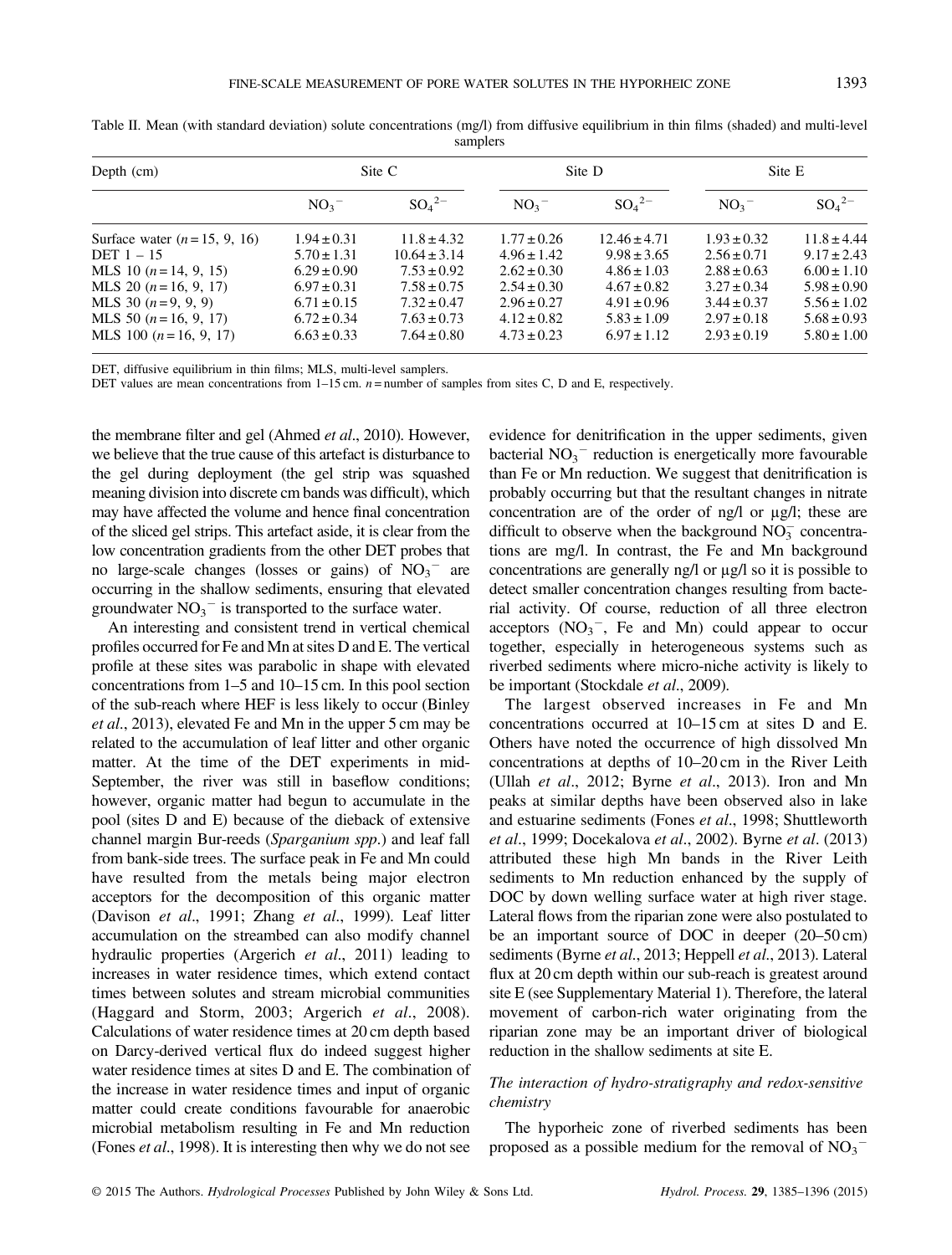from upwelling groundwater. However, the present research provides evidence that  $NO<sub>3</sub><sup>-</sup>$  attenuation in the upper sediments may be limited or non-existent where strong groundwater upwelling retards the development of a hyporheic zone (defined here as a region of groundwater-surface water mixing). This raises the question of the possible role of hydrogeology and hydro-stratigraphy in controlling the chemical dynamics and concentration profiles of pore water solutes including  $NO<sub>3</sub><sup>-</sup>$ . In this study, we have identified from DET samplers (1 cm resolution) and multi-level pore water samplers ( 10–50 cm resolution) a longitudinal trend of generally decreasing pore water anion  $(NO_3^-$  and  $SO_4^{2-})$  concentrations in the downstream direction. Previous waterborne geophysical surveys identified a local high of pore water electrical conductivity persisting to 5 m depth centred on the upstream section (site C) of our sub-reach (Clifford and Binley, 2010; Binley et al., 2013). This high electrical conductivity has been associated with elevated concentration of pore water solutes (including  $NO<sub>3</sub><sup>-</sup>$ ) to a minimum depth of 100 cm. Moreover, pore water dissolved organic carbon was lower and dissolved oxygen was higher at site C compared with a vegetated sediment stretch (~8 m upstream of site C), suggesting limitation of nitrate reduction potential by upwelling water at site C (Ullah et al., 2013). Putting this evidence together, it has been suggested that this sub-reach is a zone of preferential flow of  $NO_3$ <sup>-</sup>-rich groundwater (Binley *et al.*, 2013; Heppell et al., 2013). The groundwater could be sourced from a fracture in the underlying bedrock, which effectively acts as a concentrated point source of  $NO_3^-$ , where groundwater flow from the Permo-Triassic Sandstone is typically diffuse in nature (Wang *et al.*, 2012).

The movement of  $NO<sub>3</sub><sup>-</sup>$ rich groundwater is undoubtedly aided by the local hydro-stratigraphy and its influence on subsurface flux and water residence times. The same longitudinal trend of decreasing (downstream) anion concentrations is evident for vertical flux at 100 cm depth; although this spatial pattern is modified at shallower depths (20 and 50 cm) most likely by the influence of lateral subsurface fluxes from the riparian zone (Binley et al., 2013). Elevated flux (at 100 cm) might be aided by local stratigraphy. Particle size analysis of the riverbed sediments reveals site C to have a significant fraction of pebbles, gravel and coarse sand (40–90%) persisting to at least 70 cm below the riverbed (Binley et al., 2013). At sites D and E, this coarse zone terminates at 30–40 cm; thereafter, the sediment is composed mainly of medium and fine sand (35–90%). Hydraulic conductivity measurements reflect the particle size data with hydraulic conductivities decreasing from sites C to E (Binley et al., 2013). Together, these data perhaps explain the longitudinal trend in vertical flux at 100 cm. Calculations of water residence times based on Darcy-derived vertical flux show water residence time at all depths (100, 50 and 20 cm) to decrease in the downstream direction from sites C to E (assuming a predominantly vertical flow path). Water residence times at site E are significantly higher than at the other sites at all sample depths. Water residence time is known to significantly affect the rate of transformation of  $NO<sub>3</sub>$ <sup>-</sup> with higher water residence times corresponding to increased rates of denitrification (Pinay et al., 2009; Zarnetske et al., 2011).

## A methodological note

As this paper has used both DET and multi-level pore water samplers to present and interpret biogeochemical patterns in riverbed sediments, a discussion of the merits of the two techniques is perhaps warranted. Comparing DET measurements  $(NO_3$ <sup>-</sup> and  $SO_4^{2-}$ ) over 15 cm with multi-level sampler data at 10 cm shows that the two measurements were not always consistent with each other (Table II). The largest discrepancy occurred for  $SO_4^{2-}$ whereas measurements of  $NO<sub>3</sub><sup>-</sup>$  were more comparable (except site D). Ullah et al. (2012) also observed comparable  $NO<sub>3</sub><sup>-</sup>$  concentrations from DET and pore water samplers. The DET  $SO_4^{2-}$  measurements were approximately 50% greater than measurements obtained from the multi-level samplers.

The observed discrepancy in solute concentrations is most likely due to the contrasting scale and method of sample collection between the two techniques. Multilevel pore water samplers operate at a minimum resolution of 5 cm and effectively sample a volume of pore water, modifying the flow field and possibly integrating oxic and anoxic micro sites in the sediments (Kalbus et al., 2006; Krause et al., 2009). In the present study, multi-level samplers missed the considerable variation in solute concentrations captured by DET samplers in the upper sediments, the result being the loss of important information on the dynamics of chemical interactions occurring at cm-scale. DET can measure solutes at sub-cm resolution providing accurate information on nutrient dynamics and biogeochemical activities in river bed sediments (Davison et al., 1994; Mortimer et al., 2002). Simple interpretation of DET measurements at high resolution from shallow sediments as a continuation of data from deeper multi-level pore water samplers may not be feasible because of the different scale and mechanism of sampling. Multi-level pore water samplers are an invaluable method for providing broad-scale assessment of subsurface chemistry. However, DET is especially useful when chemical data are needed from river sediments, which are highly heterogeneous in nature and where dynamic subsurface fluxes can exert a significant influence on pore water chemistry.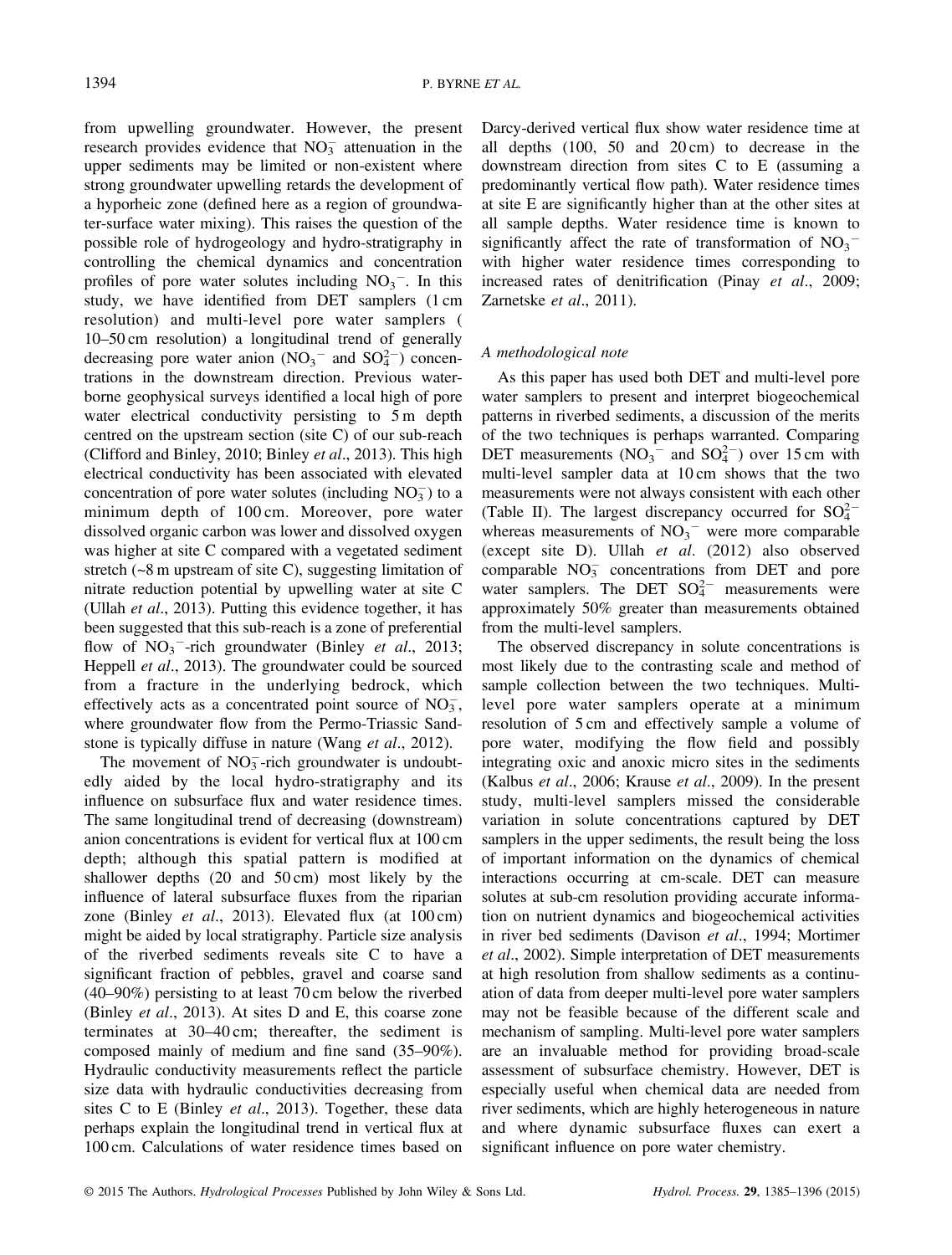#### **CONCLUSIONS**

Although DET technology has been widely applied in 'soft' lake, marine, estuarine, freshwater and coastal sediments, the utilisation of a novel delivery mechanism in this study for armoured riverbed environments permitted investigation of nitrogen dynamics in a coarse sediment lotic environment. By analysing vertical concentration profiles captured by the DET samplers, our study has revealed cm-scale changes in the concentration of redox-sensitive solutes at depths below surface water infiltration and demonstrated the important control of subsurface water flux on nitrogen biogeochemistry. Our deployment of the DET samplers in the upper 15 cm of river sediments filled a pre-existing 'monitoring gap' and provided strong evidence for the absence of surfacesubsurface water mixing in our study reach under baseflow conditions. The significance of this is that strongly upwelling  $NO<sub>3</sub><sup>-</sup>$ rich groundwater is not attenuated in the river sediments as might occur where hyporheic exchange flows deliver organic matter to the sediments for metabolic processes. It would appear that the general biogeochemical patterns observed in the shallow sediments of our sub-reach are not controlled exclusively by redox processes and/or hyporheic exchange flows. Deeper-seated groundwater fluxes and hydro-stratigraphy may be additional important drivers of biogeochemical patterns in our study reach. Whilst we have only investigated three sites in a 50 m stretch of river, our results suggest that chemical attenuation of groundwater-sourced  $NO<sub>3</sub><sup>-</sup>$  in gaining river systems may be affected by the relative magnitude of subsurface water flux. This is important in the context of predicted increases in the concentration of  $NO<sub>3</sub><sup>-</sup>$  in the Permo-Triassic Sandstones of north-west England and predicted warmer, drier summers as a result of climate change.

#### ACKNOWLEDGEMENTS

We thank Paddy Keenan, Hao Cheng and Mohammad Shafaei at Lancaster Environment Centre for their valued assistance with laboratory analyses. The research was funded by the Natural Environment Research Council Grant NE/F006063/1. The comments from two anonymous reviewers have helped strengthen this paper.

#### REFERENCES

- Ahmed IAM, Benning LG, Kakonyi G, Sumoondur AD, Terrill NJ, Shaw S. 2010. Formation of green rust sulfate: a combined in situ time-resolved X-ray scattering and electrochemical study. Langmuir 26: 6593–6603. DOI: 10.1021/la003035j
- Argerich A, Marti E, Sabater F, Ribot M, von Schiller D, Riera JL. 2008. Combined effects of leaf litter inputs and a flood on nutrient retention in a Mediterranean mountain stream during fall. Limnology and Oceanography 53: 631–641. DOI: 10.4319/lo.2008.53.2.0631
- Argerich A, Marti E, Sabater F, Ribot M. 2011. Temporal variation of hydrological exchange and hyporheic biogeochemistry in a headwater stream during autumn. Journal of the North American Benthological Society 30: 635-652. DOI: 10.1899/10-078.1
- Binley A, Ullah S, Heathwaite AL, Heppell C, Byrne P, Lansdown K, Trimmer M, Zhang H. 2013. Revealing the spatial variability of water fluxes at the groundwater-surface water interface. Water Resources Research 49: 3978–3992. DOI: 10.1002/Wrcr.20214
- Boano F, Revelli R, Ridolfi L. 2008. Reduction of the hyporheic zone volume due to the stream-aquifer interaction. Geophysical Research Letters 35. DOI: 10.1029/2008gl033554
- Bottrell SH, Mortimer RJG, Spence M, Krom MD, Clark JM, Chapman PJ. 2007. Insights into redox cycling of sulfur and iron in peatlands using high-resolution diffusive equilibrium thin film (DET) gel probe sampling. Chemical Geology 244: 409–420. DOI: 10.1016/j. chemgeo.2007.06.028.
- Boulton AJ. 2007. Hyporheic rehabilitation in rivers: restoring vertical connectivity. Freshwater Biology 52: 632–650. DOI: 10.1111/j.1365- 2427.2006.01710.x
- Bryan NS. 2006. Nitrate in nitric oxide biology: cause or consequence? A systems-based review. Free Radical Biology and Medicine 41: 691–701.
- Burt TP, Howden NJK, Worrall F, Whelan MJ, Bieroza M. 2011. Nitrate in United Kingdom rivers: policy and its outcomes since 1970. Environmental Science and Technology 45: 175–181. DOI: 10.1021/es101395s
- Butcher A, Lawrence A, Jackson C, Cullis E, Cunningham J, Hasan K, Ingram JJA. 2006. Investigating rising nitrate concentrations in groundwater in the Permo-Triassic aquifer, Eden Valley, Cumbria, UK. Geological Society, London, Special Publication 263: 285–296. DOI: 10.1144/GSL.SP.2006.263.01.16
- Byrne P, Binley A, Heathwaite AL, Ullah S, Heppell CM, Lansdown K, Zhang H, Trimmer M, Keenan P. 2013. Control of river stage on the reactive chemistry of the hyporheic zone. Hydrological Processes: n/an/a. DOI: 10.1002/hyp.9981.
- Clifford J, Binley A. 2010. Geophysical characterization of riverbed hydrostratigraphy using electrical resistance tomography. Near Surface Geophysics 8: 493–501. DOI: 10.3997/1873-0604.2010035
- Curtis CJ, Evans CD, Helliwell RC, Monteith DT. 2005. Nitrate leaching as a confounding factor in chemical recovery from acidification in UK upland waters. Environmental Pollution 137: 73–82. DOI: 10.1016/j. envpol.2004.12.032
- D'Andrea AF, Aller RC, Lopez GR. 2002. Organic matter flux and reactivity on a South Carolina sandflat: The impacts of porewater advection and macrobiological structures. Limnology and Oceanography 47: 1056–1070.
- Davison W, Grime GW, Morgan JAW, Clarke K. 1991. Distribution of dissolved iron in sediment pore waters at submillimeter resolution. Nature 352: 323–325. DOI: 10.1038/352323a0
- Davison W, Zhang H, Grime GW. 1994. Performance-characteristics of gel probes used for measuring the chemistry of pore waters. Environmental Science and Technology 28: 1623-1632. DOI: 10.1021/es00058a015
- DEFRA. 2006. Post-conciliation partial regulatory impact assessment. Groundwater proposals under Article 17 of the Water Framework Directive. Draft Final Report, London, Department for Environment, Food and Rural Affairs.
- Docekalova H, Clarisse O, Salomon S, Wartel M. 2002. Use of constrained DET probe for a high-resolution determination of metals and anions distribution in the sediment pore water. Talanta 57: 145–155. DOI: 10.1016/s0039-9140(01)00679-8
- Doig L, Liber K. 2000. Dialysis minipeeper for measuring pore-water metal concentrations in laboratory sediment toxicity and bioavailability tests. Environmental Toxicology and Chemistry 19: 2882–2889.
- Fones GR, Davison W, Grime GW. 1998. Development of constrained DET for measurements of dissolved iron in surface sediments at submm resolution. Science of the Total Environment 221: 127–137. DOI: 10.1016/s0048-9697(98)00273-3
- Fones GR, Davison W, Holby O, Jorgensen BB, Thamdrup B. 2011. High resolution metal gradients measured by in situ DGT/DET deployment in Black Sea sediments using an autonomous benthic lander. Limnology and Oceanography 46: 982–988.
- Galloway JN, Aber JD, Erisman JW, Seitzinger SP, Howarth RW, Cowling EB, Cosby BJ. 2003. The nitrogen cascade. Bioscience 53: 341–356.